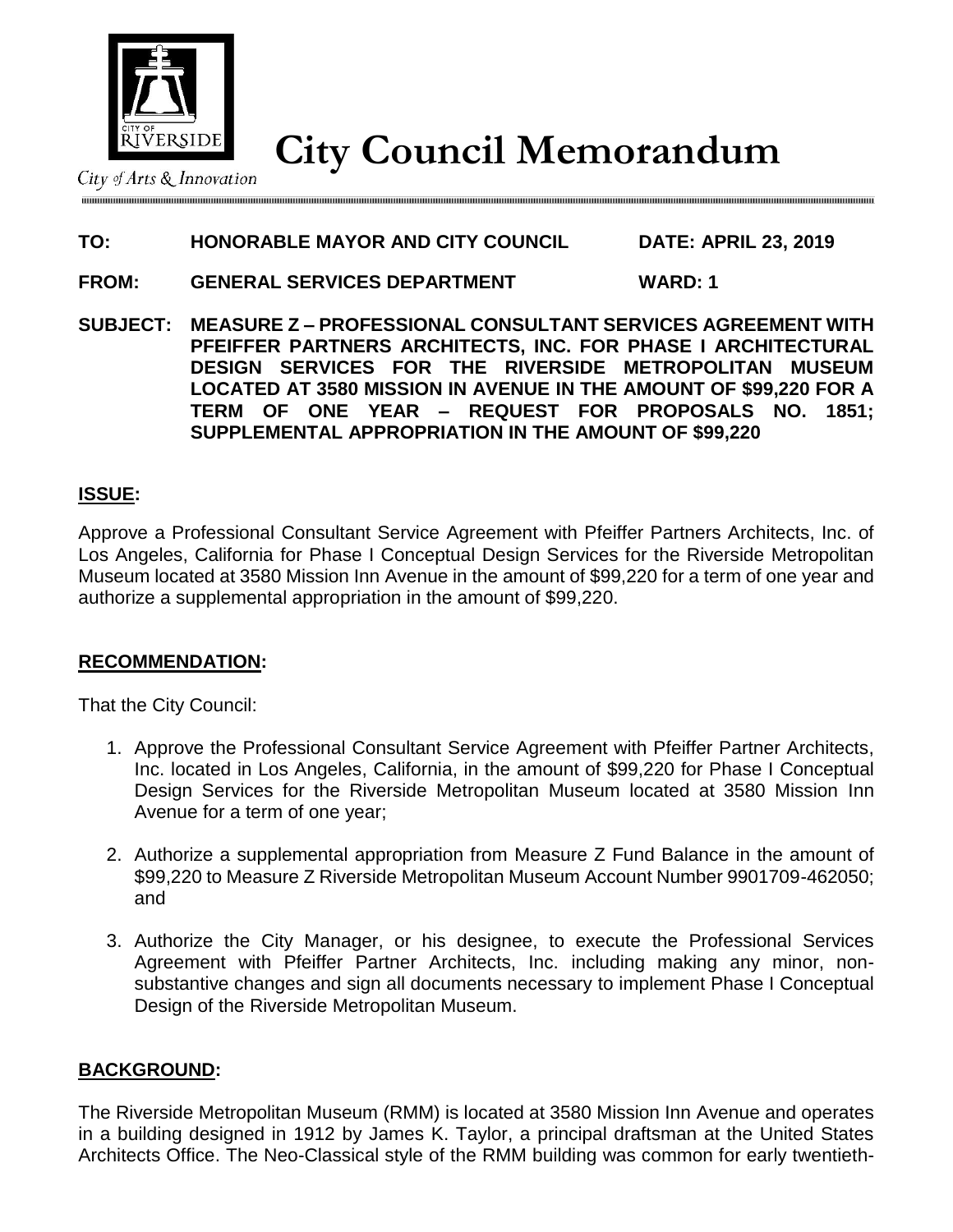century government structures; the building also reflects the Mission Revival materials and details common to its Southern California location. The RMM has operated in this facility since 1948, when it occupied the basement and shared the facility with the Police Department. In 1965, after the departure of the Police Department, the RMM began to maintain and operate the entire structure. After many years of deferred maintenance, the City spent approximately \$2 million in 2011 to remove and replace existing roofing, repair exterior wood soffits, rehabilitate existing windows, provide building seismic retrofits and ADA improvements, and provide minor architectural improvements to both the interior and exterior of the structure.

Since September 5, 2017, the RMM has been temporarily closed to the public in preparation for the proposed rehabilitation and expansion. The proposed rehabilitation of the building will preserve the historically significant 1912 structure and provide desperately needed space with a contemporary, yet complementary, addition to the facility. Overall, the rehabilitation and expansion will facilitate diverse changing exhibitions, curriculum-based educational programs, public programs for all ages, cultural events, and the study and care of regionally relevant collections.

On August 30, 2018, Request for Proposals No. (RFP) 1851 was issued for Phase I Conceptual Design Services for the Riverside Metropolitan Museum to be used as a basis for the rehabilitation and expansion of the RMM.

All RFP responses were due on October 25, 2018 with the following firms responding:

- 1. Architectural Resources Group, Los Angeles, California
- 2. SPF Architects, Culver City, California
- 3. Belzberg Architects, Santa Monica, California
- 4. Bohlin Cywinski Jackson, Seattle, Washington
- 5. Mark Cavagnero Associates, San Francisco, California
- 6. Fer Studio, Inglewood, California
- 7. DLR Group, Riverside, California
- 8. Drisko Studio Architects, Los Angeles, California
- 9. Frederick Fisher and Partners, Los Angeles, California
- 10. Hammel, Green and Abrahamson, Minneapolis, Minnesota
- 11. HGA, Santa Monica, California
- 12. IS Architecture, La Jolla, California
- 13. John Friedman Alice Kimm Architects, Los Angeles, California
- 14. M. Arthur Gensler Jr & Associates, Los Angeles, California
- 15. Mark Cavagnero Associates Architects, San Francisco, California
- 16. Page & Turnbull, San Francisco California, and wHY, Culver City, California
- 17. Pfeiffer Partners Architects, Inc. Los Angeles, California
- 18. Sillman Wright Architects, Temecula, California
- 19. Trilogy Architecture, Redding, California

In order to identify the most qualified firm, a Screening and Selection Committee (Committee) was formed to review, evaluate and score all responsive Proposals received based on the evaluation criteria set forth in the RFP. The Committee included one member from the Museum Board, one member from Riverside County, two staff members from the Museum Department, and one staff member from the General Services Department.

On November 26, 2018, the Committee met to review scoring results and agreed to invite the top eight architect teams for interviews to present their proposals.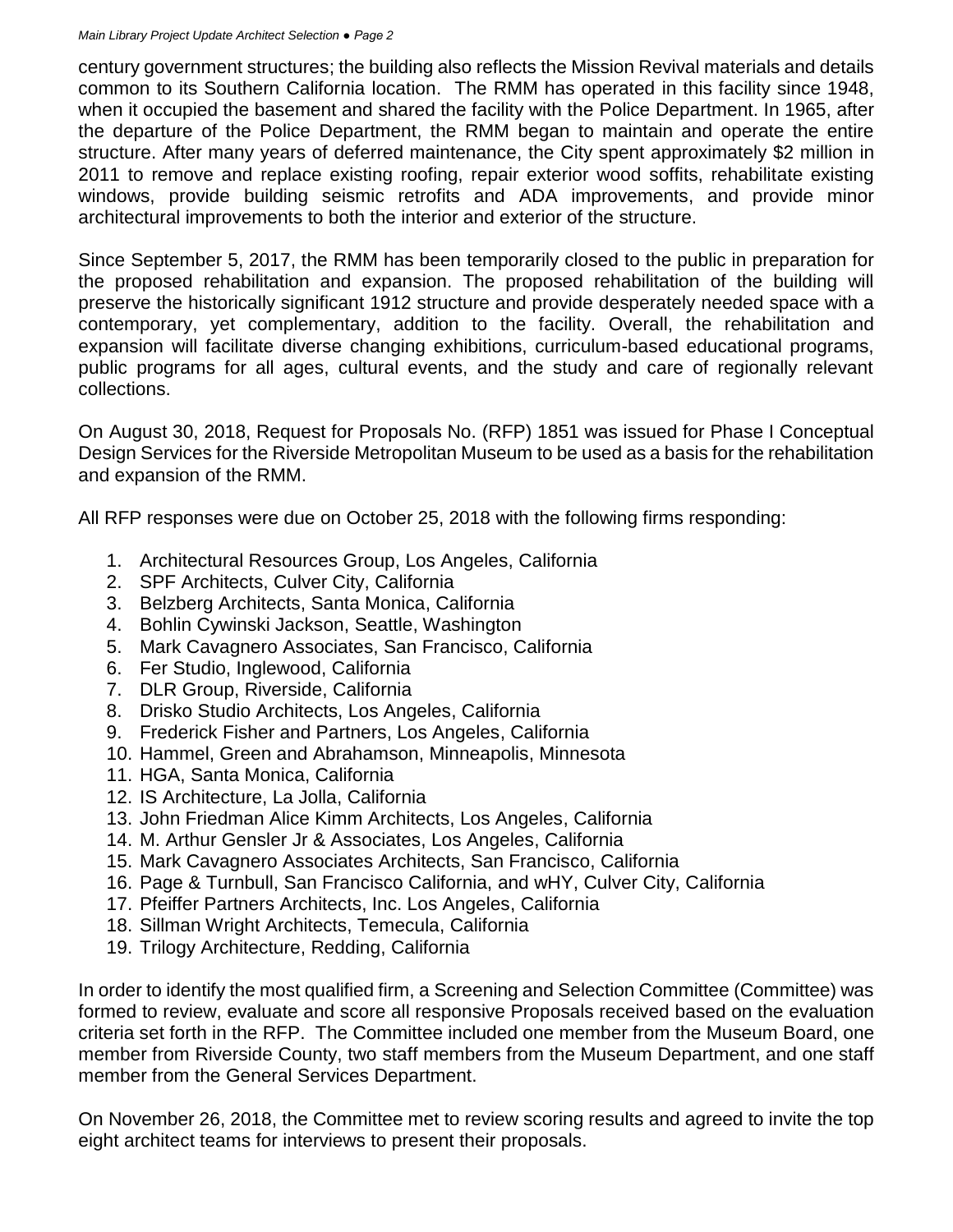On December 11 and 13, 2018, the following top eight firms made proposal presentations and were interviewed by the Committee:

- 1. Architectural Resources Group, Los Angeles, California
- 2. Bohlin Cywinski Jackson, Seattle, Washington
- 3. Mark Cavagnero Associates, San Francisco, California
- 4. DLR Group, Riverside, California
- 5. HGA, Santa Monica, California
- 6. Page & Turnbull, San Francisco, California, and wHY, Culver City, California
- 7. Pfeiffer Partners Architects, Los Angeles, California
- 8. SPF Architects, Culver City, California

Following interviews, the Committee negotiated with Cavagnero but was unable to reach an agreement on price. It was then determined that Pfeiffer Partners Architects is the preferred firm to achieve the objectives as set forth in the RFP for Phase I design and any potential design services in the future for Phase II design.

## **DISCUSSION:**

Pfeiffer Partners Architects (Pfeiffer) is an architectural design firm with decades of experience championing culture and education through thoughtful, aspirational, and community-oriented buildings. Pfeiffer has sustained a tradition of planning and designing spaces that educate and excite visitors for clients such as Griffith Observatory, Columbus Museum of Art, Denver Museum of Nature and Science, Sacramento History Center, and Delaware Art Museum. Pfeiffer has planned and designed over two million square feet of museum space across the country, ranging in size and use from small education-oriented galleries to major museums. Pfeiffer's work is rooted in the ability to consider the many aspects of historic rehabilitation work, from preserving a building's character in line with the *Secretary of the Interior's Standards for the Treatment of Historic Properties* and developing contemporary designs that complement existing historical structures. In 2007, Pfeiffer Partners conducted a site assessment of the RMM for a project that was not pursued at that time.

Phase I Design services will provide a road map for creating an improved museum facility and visitor experience. The scope of the project includes services such as providing an assessment of the current structure and its ability to support the environment required for the presentation and preservation of museum collections; developing conceptual design plans for a 10,000-square-foot expansion that complements the existing historical museum building; developing conceptual floor plans for exhibitions, interactive elements, and support space; along with creating a complete vision for attracting and engaging school-aged groups, residents of the City, frequently returning locals, along with first-time and tourist visitors. Pfeiffer will also conduct public meetings for community input and prepare preliminary cost estimates and a timeline for the proposed Phase II of the project.

Staff negotiated the scope of the services for a Professional Consultant Service Agreement (PSA) with Pfeiffer in a lump sum amount of \$99,220.00 for Phase I architectural services for the rehabilitation and expansion of the RMM. Contingent upon Pfeiffer's performance, end-user and stakeholder satisfaction with Phase I, the City, at its sole discretion, may retain Pfeiffer to complete Phase II of the project for a pre-negotiated flat fee of 10% of construction costs. Phase II services include but are not limited to development of permit ready construction drawings, documents and construction administration for the rehabilitation of the existing RMM and a proposed 10,000 square-foot addition to the RMM.